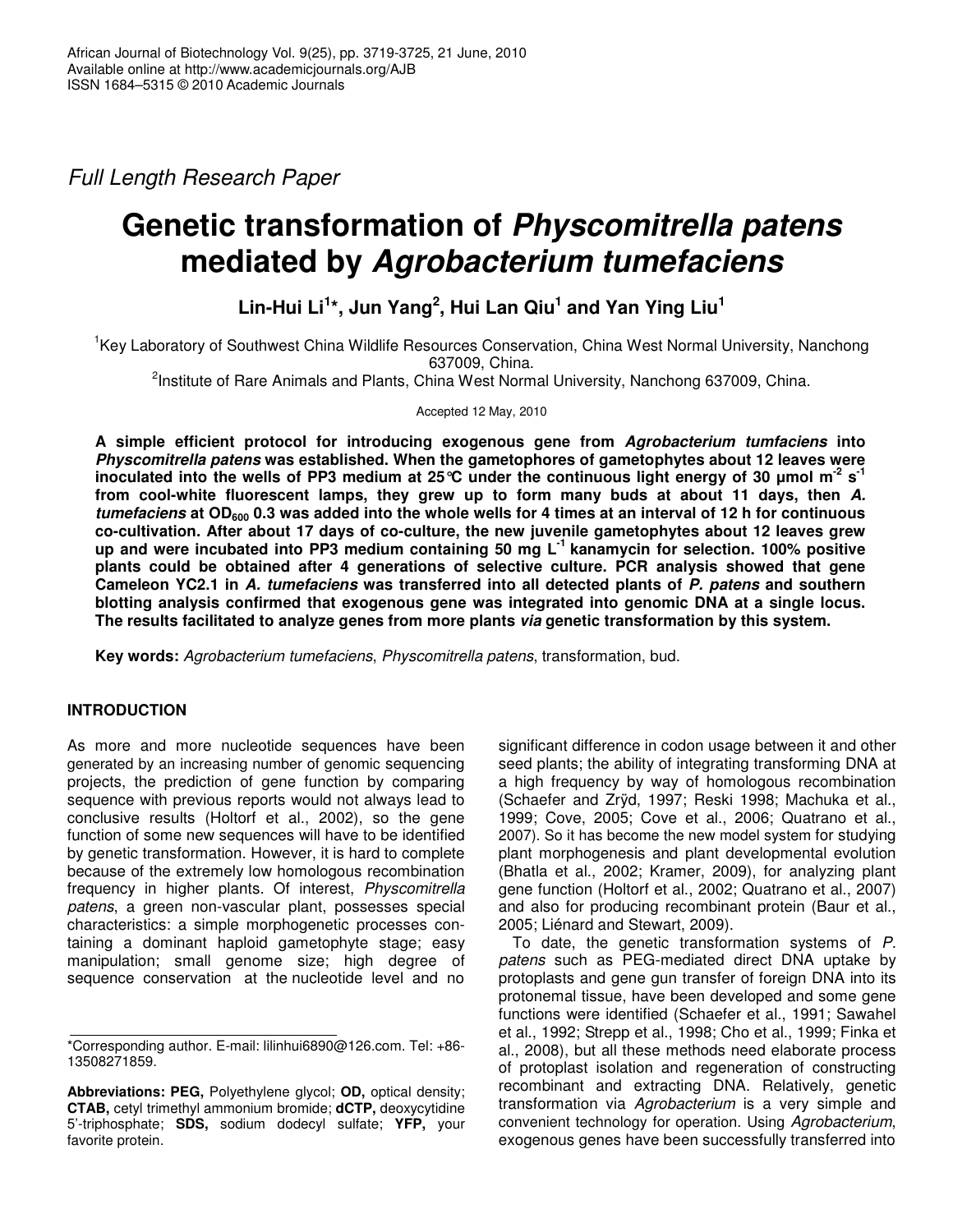

**Figure 1.** Cameleon-YC2.1 from construct 35S-YC2.1-Kan (Allen et al., 1999).

numerous plants such as *Arabidopsis* (Zhu et al., 2003), *Oryze sativa* (Dai et al., 2001). However, to our best knowledge, no report was found in the literature on genetic transformation of *P. patens* via *Agrobacterium*. Furthermore, Schaefer et al. (1994) and Baur et al. (2005) considered that *P. patens* was not a host of *Agrobacterium*.

Here, we investigated the conditions of genetic transformation in *P. patens* via *Agrobacterium* and a simple efficient protocol for introducing exogenous gene from *A. tumfaciens* into *P. patens* was established.

## **MATERIALS AND METHODS**

#### **Plant material and culture condition**

The moss *P. patens* was cultured on PP3 medium in Petri dish at 25°C under continuous light energy of 30  $\mu$ mol m<sup>-2</sup> s<sup>-1</sup> from coolwhite fluorescent lamps. The medium contained 0.8 g  $\mathsf{L}^{\text{-}1}$  Ca(NO<sub>3</sub>)<sub>2</sub>. 4H<sub>2</sub>O, 0.0125 g L<sup>-1</sup> FeSO<sub>4</sub>.7H<sub>2</sub>O, 0.25 g L<sup>-1</sup> MgSO<sub>4</sub>.7H<sub>2</sub>O, 0.055 mg L<sup>-1</sup> CuSO<sub>4</sub>.5H<sub>2</sub>O, 0.055 mg L<sup>-1</sup> ZnSO<sub>4</sub>.7H<sub>2</sub>O, 0.614 mg L<sup>-1</sup> H<sub>3</sub>BO<sub>3</sub>,<br>0.289 mg L<sup>-1</sup> MpCL 4H-O, 0.055 mg L<sup>-1</sup> CoCL 6H-O, 0.028 mg L<sup>-1</sup> 0.389 mg L<sup>-1</sup> MnCl<sub>2</sub>.4H<sub>2</sub>O, 0.055 mg L<sup>-1</sup> CoCl<sub>2</sub>.6H<sub>2</sub>O, 0.028 mg L KI, Na2MoO4.2H2O 0.025 mg L<sup>-1</sup>, 8 g L<sup>-1</sup> agar, pH 7.0, 1 ml L<sup>-1</sup> KH2PO<sup>4</sup> buffer (Ashton et al., 1979).

#### *Agrobacterium* **infection and co**-**cultivation**

### *Preparation of A. tumefaciens:*

*A. tumefaciens* LBA4404 transformed into plasmid Cameleon-YC2.1 was constructed for plant transformation (Allen et al., 1999) (Figure 1) and the construct contains kanamycin, rifampin and streptomycin resistance marker. The strain LBA4404 was maintained on a Petri dish containing selective YEB medium supplemented with 50 mg I<sup>-1</sup> kanamycin at 4°C. When needed A. *tumefaciens* LBA4404 culture for infection, one full loop of culture incubated at 28°C on YEB solid medium for 3 days was inoculated in 10 mL YEB broth and grown to OD<sub>600</sub> 0.3 for gametophore infection. All YEB medium, regardless of solid or broth for cultivating LBA4404, contained 50 mg L<sup>-T</sup> kanamycin, 100 mg L<sup>-1</sup> rifampin and 50 mg L<sup>-1</sup>

streptomycin to ensure that all the *A. tumefaciens* contain plasmid cameleon-YC2.1.

#### *Infection and co-cultivation:*

First, sterile PP3 agar medium was poured into 12 cm Petri dishes, 10 wells in every Petri dish were drilled with 12 mm depth and 10 mm diameter at intervals of about 20 mm after the medium cooled down, then the gametophores of gametophytes about 12 leaves were inoculated into the wells with four gametophores in each well (Figure 2B). After the gametophores were incubated for 5, 7, 9, 11 or 13 days, respectively, and developed into protonema at 25°C under continuous light energy of 30  $\mu$ mol m<sup>-2</sup> s<sup>-1</sup> from cool-white fluorescent lamps (Figure 2C), A. tumefaciens at OD<sub>600</sub> 0.3 was first added and supplemented into the wells three times at an interval of 12 h for infection and co-cultivation with plants. When the juvenile gametophytes grew up to about 12 leaves in the co-culture wells, their gametophores were transferred into selective medium to select transgenic plants.

#### **Screening of transgenic plants**

To select the transgenic plants, the survival gametophores of gametophytes from co-culture wells were picked out and immediately inoculated into wells made up of selective PP3 medium. As the endurable kanamycin concentration for *P. patens* was prior not tested, the first selection was conducted in four selective PP3 media containing 200 mg  $L^{-1}$  carbenicillin and 30, 50, 70 or 90 mg L<sup>-1</sup> kanamycin, respectively, and only one gametophore was inoculated into each well.

To ensure the real transgenic plants were picked out, all the survival gametophores of gametophytes from the first selection were transferred to PP3 medium containing 50 mg L<sup>-1</sup> kanamycin for three generations of selection, then all the transgenic plants were random picked out for molecular analysis.

#### **Molecular analysis genetically transformed plants**

150 clusters of transgenic plants were randomly selected to analyze whether the gene Cameleon-YC2.1 was transferred into *P. patens*,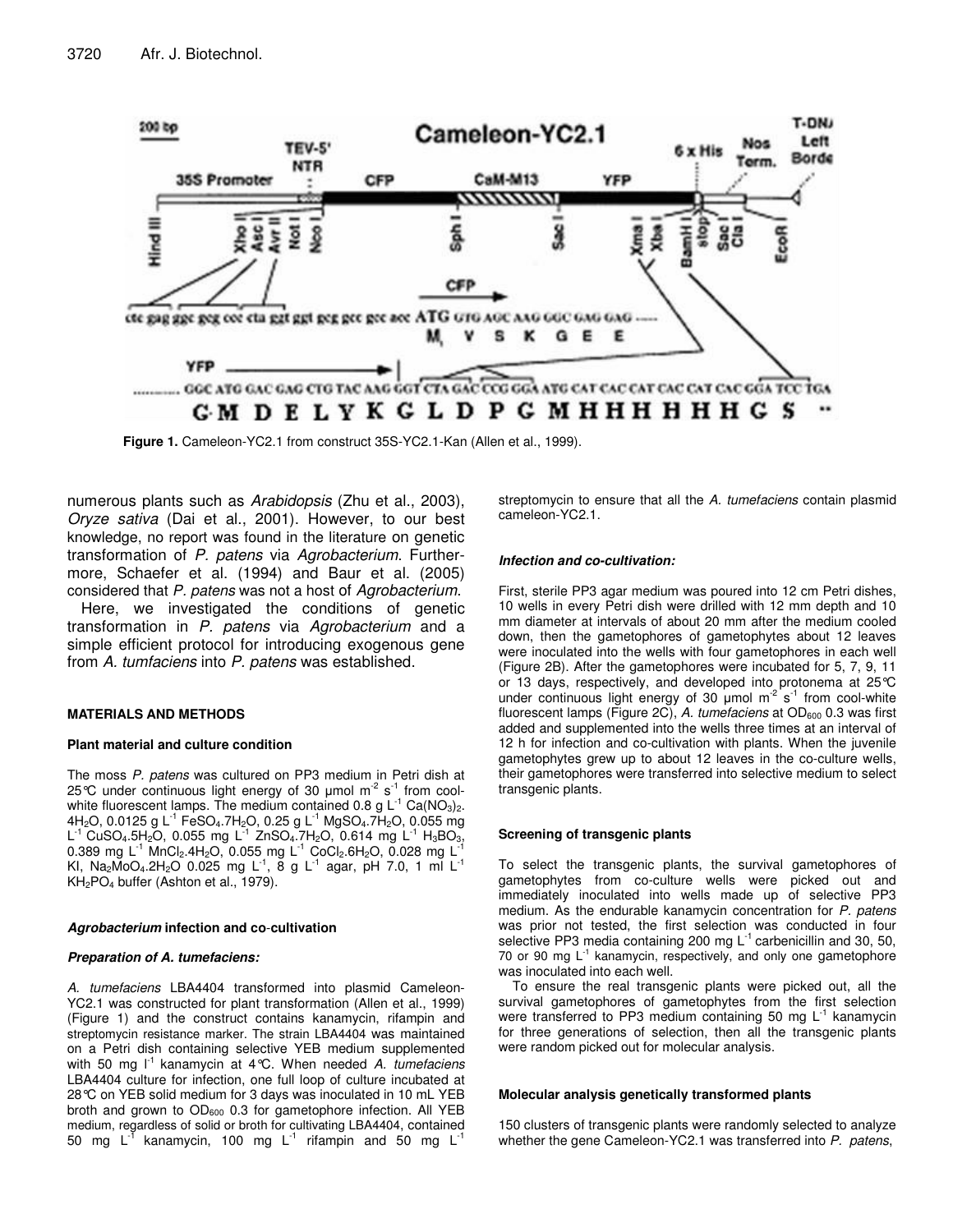

**Figure 2.** Growth progress of the normal and transformed moss *P. patens*. (A) Normal gametophytes; (B) gametophores inoculated and cultivated in wells; (C) protonema developed from inoculated gametophores; (D) bud in protonema labeled by FITC (a fluorescence stain to study cytoskeleton), showing its multicellular structure; (E) juvenile gametothytes just developed from bud; (F) juvenile leafy gametophytes developed from juvenile gametothytes; (G) mature individual leafy gametophytes showing the elder gametophyte in center and the younger gametophyte in edge; (H) survival putative transgenic gametophytes and albinistic gametophytes on PP3 selective medium containing 50 mg L<sup>-1</sup> kanamycin; (I) transgenic gametophytes by 3 times of subculture.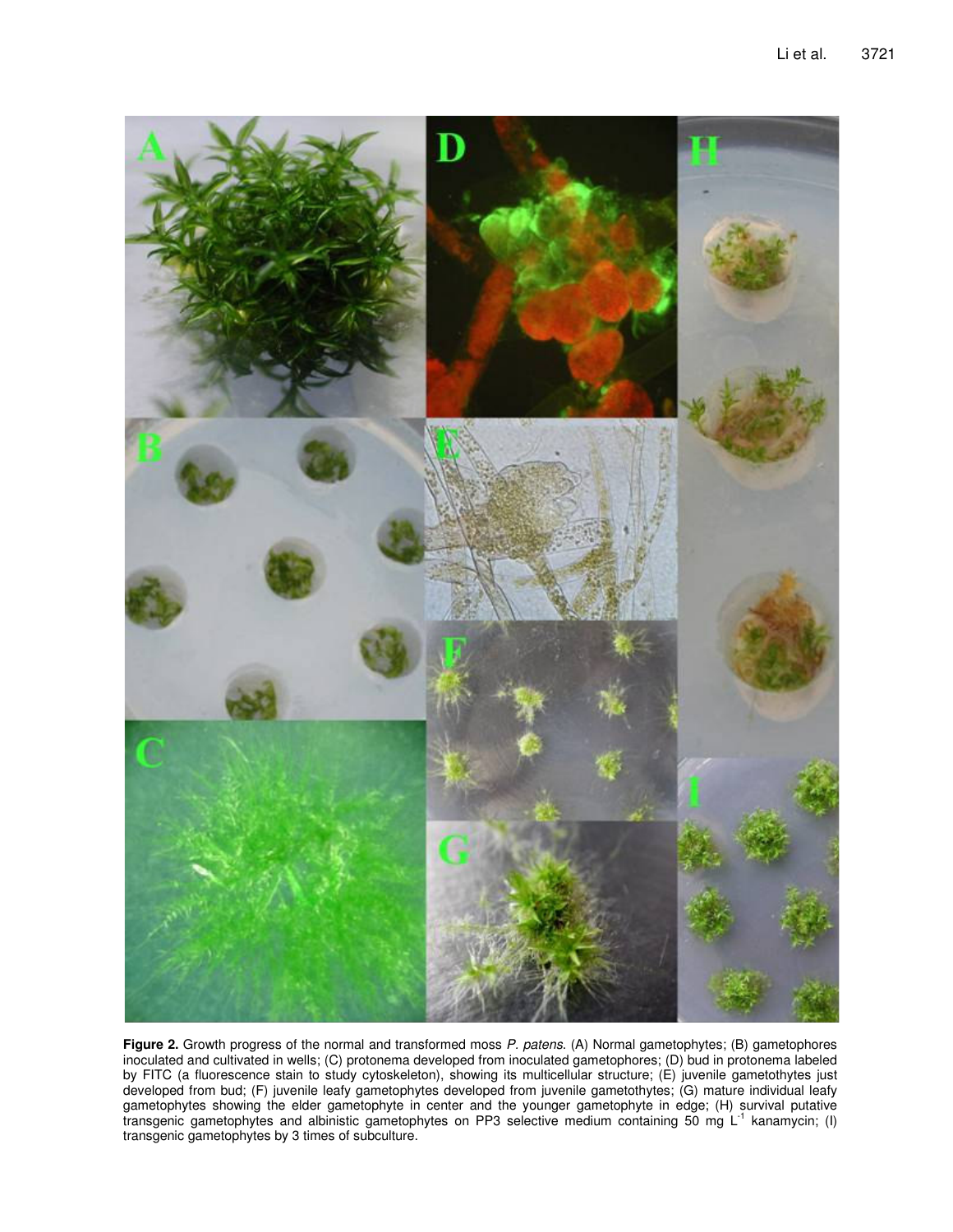their genomic DNA was extracted individually by CTAB method from about 0.5 g fresh tissue after their free water was partly absorbed by filter paper.

Two analysis methods were employed to test the putative transgenic plants, one was PCR for testing whether the gene was transformed into *P. patens* and the other was southern blotting for detecting whether exogenous genes were stably integrated into the genomic DNA of *P. patens*.

## **PCR analysis:**

Genomic DNA was amplified by specific primers of gene Cameleon YC2.1, the 5' primer was 5'-CAG GAA TTC CTC GAG GGC GCG CCC CTA GGT-3' and the 3' primer was 5'-CAT TCC CGG GTC GAG ACC CTT GTA CAG CTC-3' (Allen et al., 1999). PCR was conducted at 94°C for 3 min, 94°C for 40 s, 64°C for 90 s, 72°C for 3 min, 30 cycles, then extension for 10 min, the PCR reaction system was  $2 \times GC$  buffer, 25 µl, dNTP 8 µl, the forward primer 1 µl, the reverse primer 1 µl, template DNA 1 µl, DNA *Taq* 0.5 µl, water 13.5 µl, the total volume was 50 µl (*TaKaRa LA TaqTM* with GC buffer, Dalian, Co. Ltd.). PCR products were photographed under UV light by using Gel Doc 2000 (Bio-rad Laboratories-Segrate, Milan, Italy).

## **Southern blots analysis:**

Four restrictions endonucleases, *BamH* I, *Xho* I, *Hind* and *Sac* I, were selected to digest genomic DNA according to the plasmid construct (Figure 1). DNA was incubated over night at 37°C by 4 U of enzyme per µg DNA (*TaKaRa* Biotechnology (Dalian) Co. Ltd.). One additional unit of enzyme was supplemented into digesting solution per µg DNA the next morning, and the incubation finished till the digestion completed by running aliquots of the digested DNA on a minigel.

Aliquots of digested DNA were separated on 1% agarose gel in 40 mM Tris-acetate l mM EDTA, pH 7.4. After electrophoresis, the DNA was stained with ethidium bromide and visualized by UV illumination, then transferred onto a Hybond N<sup>+</sup> filters (Amersham Biosciences, USA) according to the procedure reported by Southern, (1975). The filters were air dried and baked between 2 sheets of Whatman No. 3 MM paper in oven for 3 h at 80°C. GFP sequence, highly similar to CFP and YFP in sequence, was amplified to act as hybridization probes labeled by <sup>32</sup>P dCTP according to the Prime-a-Gene labeling System (Promega).

The Hybond N<sup>+</sup> filters were prehybridized with denatured salmon sperm DNA (200  $\mu$ g/ml) (Sigma) for 4 h at 60°C in a solution containing 6x SSC, 0.5% SDS, 5x Denhardt's solution (Denhardt, 1966). Then the prehybridization buffer was discarded and the <sup>32</sup>Plabeled probes were added to hybridize for 16 h at 65°C in 6x SSC-0.01 MEDTA-5x Denhardt's solution with 0.5% SDS-denatured salmon sperm DNA (100  $\mu$ g/ml). After hybridization, the filters were washed for many times each for 5 min at 70°C in 2x SSC-0.5% SDS till the control regions did not show radioactivity, followed by once in 2x SSC-0.1 % SDS for 15 min, and then for 30 min at 55°C in 0.2x SSC-0.1% SDS. Blots were scanned by a phosphoimager (CycloneTM Storage phosphor System, Packard instruments, USA).

# **RESULTS**

## **The optical stage via** *A. tumifaciens* **infecting** *P. patens* **was that more buds could be observed in protonema**

The growth process of normal and transgenic plants of *P.*

*patens* was observed by anatomical microscope. The results showed that, as the tip of normal gametophytes (Figure 2A) was sectioned and inoculated into the wells (Figure 2B), new protonema (Figure 2C) could develop from gametophores after about 2 - 3 days of cultivation on PP3 medium and about 11 days later, much buds generated from caulonemal filaments and every bud was constructed with multiple cells (Figure 2D), this should be the mark of the transition from the filamentous juvenile to the leafy adult gametophyte. No buds could be observed apparently in protonema if the cultivation was short of 9 days, but after 13 days of culture, the bud become juvenile gametothyte (Figure 2E) and then developed to adult leafy gametophytes (Figure 2F). Furthermore, the elder gametophyte and younger gametophyte could be generated from the same well, which represented the different developmental stage of the leafy gametophytes (Figure 2G).

Interestingly, only the gametophores, when they were cultivated in PP3 medium for about 11 days could grow up into new gametophytes after co-culture with *A. tumifaciens*, and these infected gametophores were readily survive in the following selection procedure. More than four new survival gametophytes grew up from every inoculating well. However, when the gametophores were cultivated in PP3 medium less than 9 days, almost no new gametophytes obtained after co-culture with *A. tumifaciens*. If the gametophores were cultivated in PP3 medium more than 13 days, only a few yellow gametophytes could be observed after co-culture with *A. tumefaciens* and they would necrosis finally.

The results showed that the plant *P. patens* could be successfully infected *via A. tumifaciens* when the "budding" stage was clarified.

# **More generations of screening were essential for obtaining transgenic plants**

About 17 days of continual co-cultivation of *P. patens* gametophytes with *A. tumifaciens*, some leafy gametophytes of about 12 leaves began to grow up from the inoculating wells. When their gametophores were incubated into PP3 selective medium containing 200 mg L<sup>-1</sup> carbenicillin and 30, 50, 70 or 90 mg L<sup>-1</sup> kanamycin for the first selection, only part of plants could survive and others grew to yellow and finally died in selective medium after 35 days of selection during every generation (Figure 2H). The survival rate of the infected gametophores decreased with the increasing initial concentration of Kan + in the first selection and maintained stability to 100% after three generations of selection in selective media containing 50 mg L $^{-1}$  kanamycin, but no plant was survived in selective medium containing 90 mg  $L^{-1}$ kanamycin, suggesting over high concentration of kanamycin could damage the transgenic plants (Table 1, Figure 2I).

In summary, it was very important to pick out green gametophyte for successive selection to eliminate false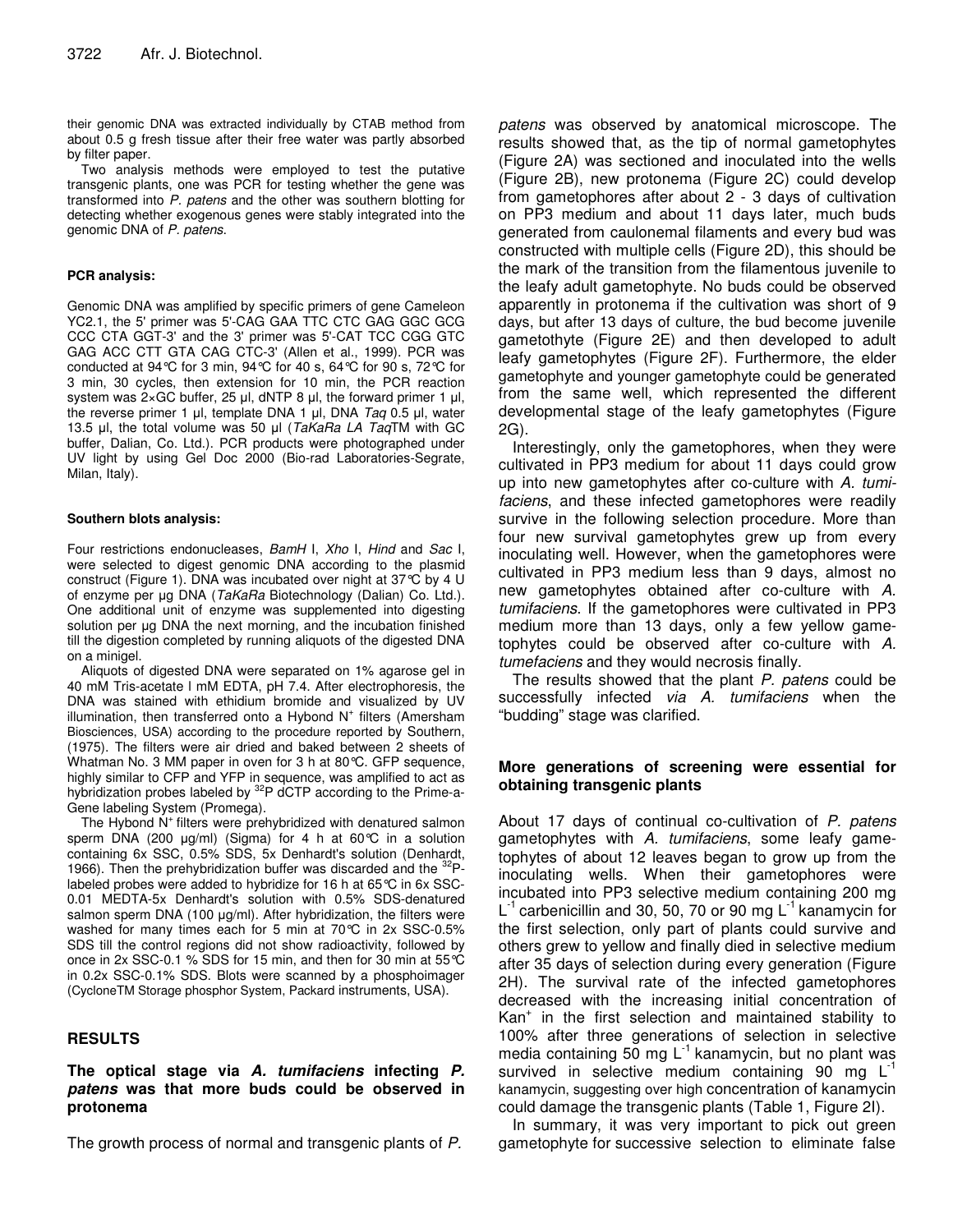|  |  | Table 1. The ratio of survival to all gametophores in the fourth generation screening. |  |  |
|--|--|----------------------------------------------------------------------------------------|--|--|
|  |  |                                                                                        |  |  |

| Kan        | Rate $(\%)$            |                  |                 |                         |  |  |
|------------|------------------------|------------------|-----------------|-------------------------|--|--|
| $(mg L-1)$ | <b>First screening</b> | Second screening | Third screening | <b>Fourth screening</b> |  |  |
| 30         | 96                     | 85               | 98              | 100                     |  |  |
| 50         | 87                     | 98               | 100             | 100                     |  |  |
| 70         | 63                     | 100              | 100             | 100                     |  |  |
| 90         |                        |                  |                 |                         |  |  |

<sup>a</sup>The gametophores of the survival gametophytes in first screening were from infection wells, the gametophores of the survival gametophytes in the following screening were from the former generation. The data of kanamycin concentration in table was omitted in the second, third and fourth screening because all were 50 mg  $L^{-1}$ .



**Figure 3.** PCR amplification of the transgenic *P. patens*. Lane 1, 2, 3, 4, 5, 6 and 7 represented the individual transgenic plants, lane M, Marker DL15000.

transgenic plants and a higher initial kan<sup>+</sup> concentration was beneficial of selecting transgenic plants.

## **Molecular analysis showed that the exogenous gene had been transformed into** *P. patens*

150 clusters of transgenic gametophytes were analyzed by PCR, among them, 50 clusters were from the first selective stress 30 mg  $\mathsf{L}^1$  kanamycin and then underwent three generations of selection in selective media containing 50 mg  $L^{-1}$  kanamycin, 50 clusters from the first selective stress 50 mg  $L^{-1}$  kanamycin and 50 clusters from the first selective stress 70 mg L<sup>-1</sup> kanamycin. Surprisingly, all the transgenic plants showed a PCR band of about 2 kb consistent with the size of the gene Cameleon YC2.1 (Figure 3), the result showed that the gene Cameleon YC2.1 was transferred into *P. patens.*

One cluster of transgenic gametophyte was analyzed by southern blotting. The CFP and YFP sequence in gene Cameleon YC2.1 could not be cut by restricted enzyme *BamH*I, *Xho* I or *Hind* III into two fragments (Figure 4). If gene Cameleon YC2.1 integrated into the genomic DNA of *P. patens* at a single locus, it should



**Figure 4.** Southern blotting analysis of transformed DNA. Lane 1 Digested with *BamH* I; Lane 2 Digested with *Xho* I; Lane 3 Digested with *Sac I*; Lane 4 Digested with *Hind* III.

demonstrate only one hybridization band in lanes 1, 2 and 4 after hybridizing with probe GFP, if it was not that, more than one hybridization band would be showed in lanes 1, 2 and 4. The hybridization result in lanes 1, 2 and 4 showed only one hybridization bands, respectively, demonstrating gene Cameleon YC2.1 integrated into the genomic DNA of *P. patens* at a single locus. Whereas The CFP and YFP sequence could be cut into two sequences by restricted enzyme *Sac*, one contains CFP sequence, another contains YFP sequence (Figure 4), if gene Cameleon YC2.1 integrated into the genomic DNA of *P. patens* at a single locus, it will be cut into two size of DNA sequence and the two DNA sequence contains the CFP or YFP sequence, thus the hybridization band should be two. This is clearly showed in lane 3 and was thoroughly consistent with the predicted result. We concluded that gene Cameleon YC2.1 integrated into genomic DNA of *P. patens* at a single locus.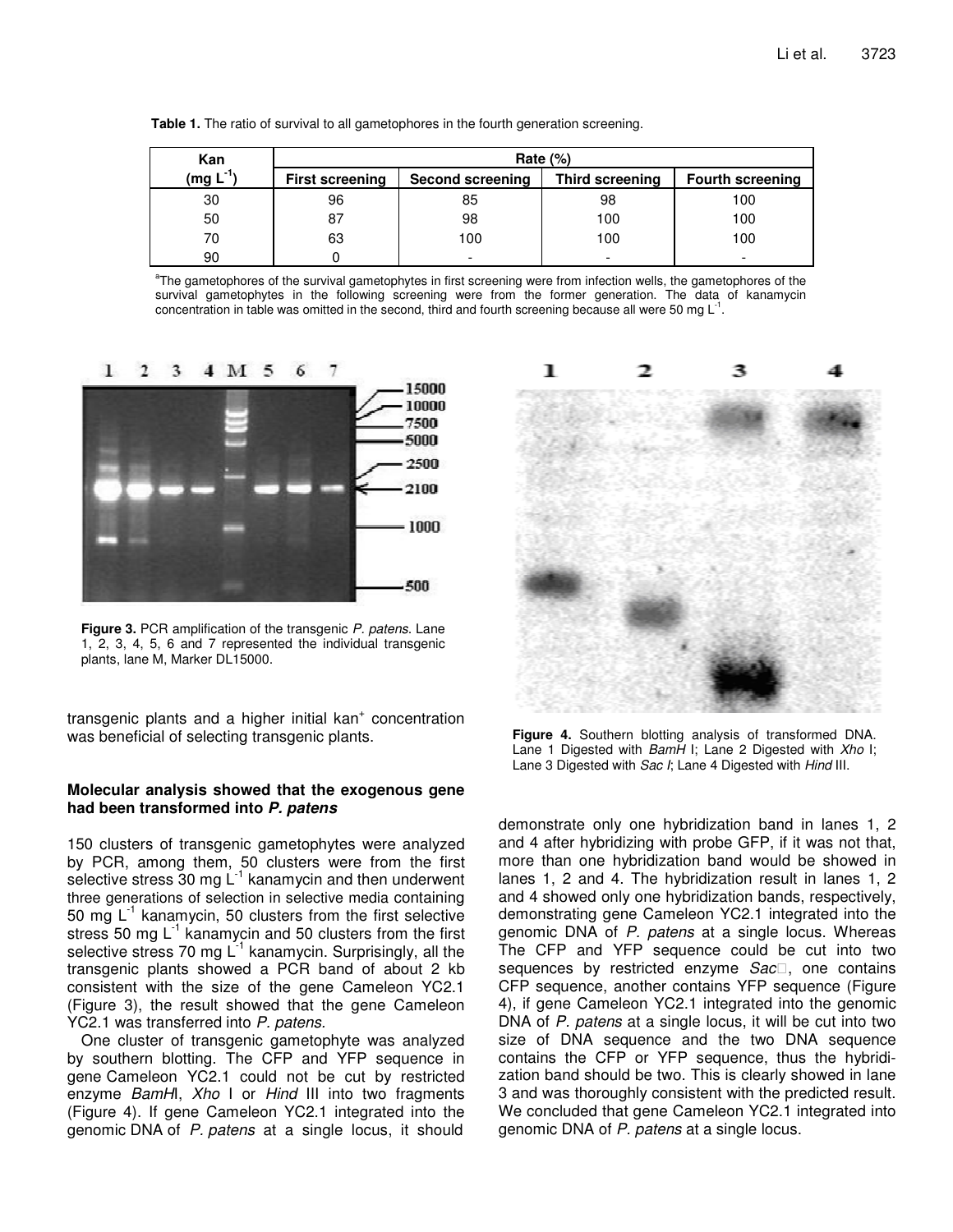# **DISCUSSION**

Schaefer et al. (1994) and Baur et al. (2005) reported that *P. patens* was not a host of *Agrobacterium* and so far, there was no report on the transformation of *P. patens* via *A. tumifaciens*. Whether *P. patens* could be transformed via *Agrobacterium* or not? It was investigated in this paper and the results showed that *P. patens* was a host of *Agrobacterium*. We considered the insight into the following knowledge resulted in the successful transformation.

The selection of infection stage was crucial factor for successful transformation. Cheng et al. (1997) indicated the physiological growth state of explants in higher plants affected the transformation rate mediated by *Agrobacterium*, this was confirmed and the result showed only the gametophores cultivated for about 11 days could be successfully transformation after co-culture with *A. tumifaciens* in *P. patens.* We know the life history of *P. patens* has two distinct morphological forms: the juvenile filamentous form and the adult leafy gametophytes one and the transition from filamentous form to gametophytes must undergo "budding" stage (Reski, 1998). Buds are characterized by continuous division into much cells (Figure 2D) and thin cell wall. We considered these bud cells were similar to the protoplasts of *P. patens* because they developed immaturely, in other words, most of these bud cells are characterized by extreme thin cell wall, and it was very successful technology of the protoplasts as transformation materials mediated by PEG in *P. patens* (Schaefer et al., 1991; Strepp et al., 1998; Finka et al., 2008).

The long time of *P. patens* co-cultivating with *Agrobacterium* enhanced the infection efficiencies. Commonly, the co-culture time is controlled in 1 to 3 days in higher pants transformation (Fang et al., 1990; Cheng et al., 1997; Cardoza and Stewart, 2003; Wu et al., 2003; Boyko et al., 2009), but there are reports on increasing transformation efficiencies by prolonging co-cultivation time (Cheng et al., 1997; Zhao et al., 2000). In this experiment, the continuous co-cultivation of gametophytes with *Agrobacterium* was up to 17 days and the next generation leafy gametophytes grew up directly from co-culture wells, while the new plants from explants must commonly grow up in selective media in higher plant transformation. To some extent, the long co-cultivation eliminated the non-infectious gametophytes and only these infected plants could survive whereas the others died slowly (Figure 2H), thus a high transfer efficiency of exogenous T-DNA into buds took place.

Three times of supplementing *A. tumefuciens* ensured its enough concentration and vigor, resulting in a higher transformation frequency. It was reported that a higher density of *A. tumefuciens* usually yielded more efficient delivery of T-DNA into various tissues or cells, but would damage more to plant cells (Cheng et al., 1997). In this experiment, new alive *A. tumifaciens* was supplemented into inoculation wells for 4 times at an interval of 12 h,

this must supply enough quantity and quality of *A. tumifaciens* and its initial concentration was only at OD 0.3, they would further propagate during infecting period, resulting in a much higher of *A. tumifaciens* concentration. But we also found that a too high of *A. tumifaciens* concentration not only resulted in the death of all the protonema but also the bud cell and none gametophytes grew up in co-culture wells.

May be the continuous light illumination increased the infecting stress ability, resulting in a steadily survival of the infected bud and gametophytes. In higher plant transformation, after explants were co-cultivated with *Agrobacterium*, they were transferred to grow under the 16 h light and 8 h dark regime (Boyko et al., 2009; de Oliveira et al., 2009), whereas, continuous light illumination was supplied in this experiment. This was likely one of the critical factors for successful transformation and could explain from two respects, one was to ensure the continuous production of buds, we observed that numerous asynchronous buds existed in protonema, this would provide suitable buds to be infected, another was to ensure the infected buds could continuously be divided and differentiated. In this experiment, its survival and fast division of infected buds were very essential for obtaining transgenic plants, because the infected buds could not transfer to selective media as that in higher plant explant transformation until they developed into visible gametophytes.

More generations of screening ensured that the gametophytes for PCR and southern blotting analysis were transgenic plants. Previous reports showed that unstable transformants could be reduced by a longer selection (McCormick et al., 1986), similarly, in this investigation, eliminating the false positive plants was assured by four generations of selection. It was observed that the unstable transformants (gametophytes) grew to yellow and finally died in selective medium for first and the later selection (Figure 2H). Table 1 showed the rate of transgenic gametophytes improved along with the increased selective stress and screening generations; in the end, all the selective gametophytes were transgenic plants.

In conclusion, a simple efficient protocol for introducing exogenous gene from *A. tumefuciens* into *P. patens* was established, which facilitated to analyze genes from more plants via genetic transformation by this system and the transformation efficiency was higher than those of protoplast transformation mediated by PEG method (Schaefer et al., 1991; Schaefer and Zrÿd, 1997). Moreover, this system is more simple, efficient and easy for operation and the integration of exogenous T-DNA to genomic DNA *P. patens* was confirmed also at a single genomic locus.

# **ACKNOWLEDGEMENTS**

This work was supported by the Doctor Foundation of China West Normal University, Grant No. 05B41. We